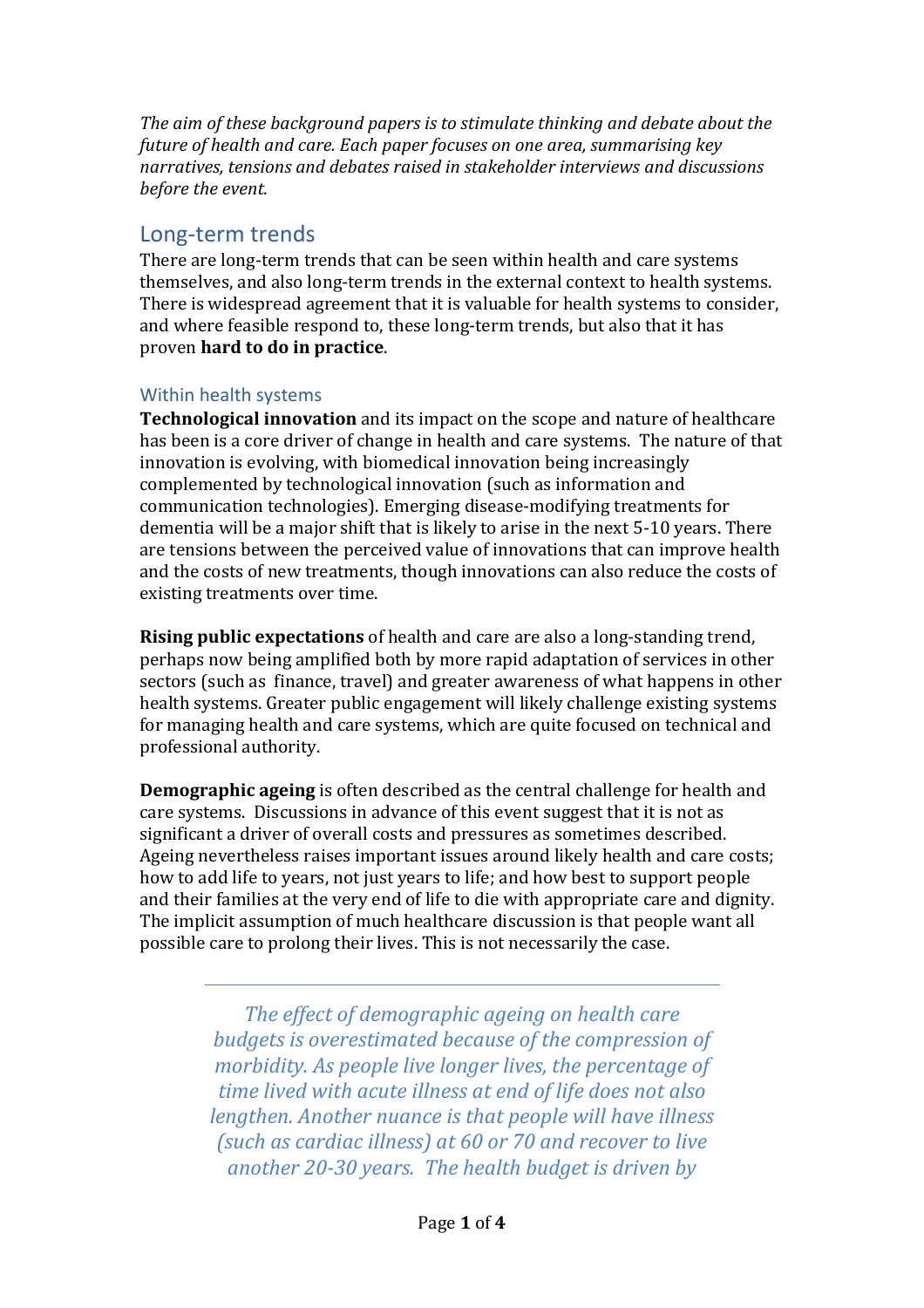# *increasing costs of technology (including medicine) not ageing.*

The nature of disease is shifting, with the rise of **non-communicable diseases and multi-morbidity** creating challenges for the traditional organisation and separations within health and care systems focused on individual conditions and episodes of care. There is increased understanding of the **social determinants** of health, and the ways in which wider economy and society affect health, but limited collective action to bring about change. Some areas of health remain relatively **neglected, such as mental health**. Despite repeated efforts, spending and activity remain concentrated overwhelmingly on care and treatment, rather than **prevention**.

> *The thing that worries me about the way in which our society is going is that the tools for being able to talk about collective action are disappearing. Everything gets redescribed in terms of the tools for manipulating individual choice. It all becomes about what the individual does and chooses. So forgetting the social institutions that matter.*

#### Outside health systems

**Income inequality** has been rising around the world: for OECD countries, it is at its highest level for half a century. This creates challenges for health and care systems, not only in terms of need, but also in terms of whether increasingly unequal societies will continue to be willing to invest in social solidarity mechanisms such as collective health and care systems. And if not, what is the alternative? How far can and should health systems engage with these wider issues of inequality?

> *Inequalities are increasing. We can expect that this lack of trust is going to lead to more and more suffering that cannot be alleviated with a pill, but by addressing inequalities. Not just social determinants of health, but a more humanistic approach.*

There is a **global shift in power and resources** away from historically developed countries to developing and emerging economies. As countries develop, so they face rising expectations about their health and care systems that are different from those of the past and from developed countries now. How will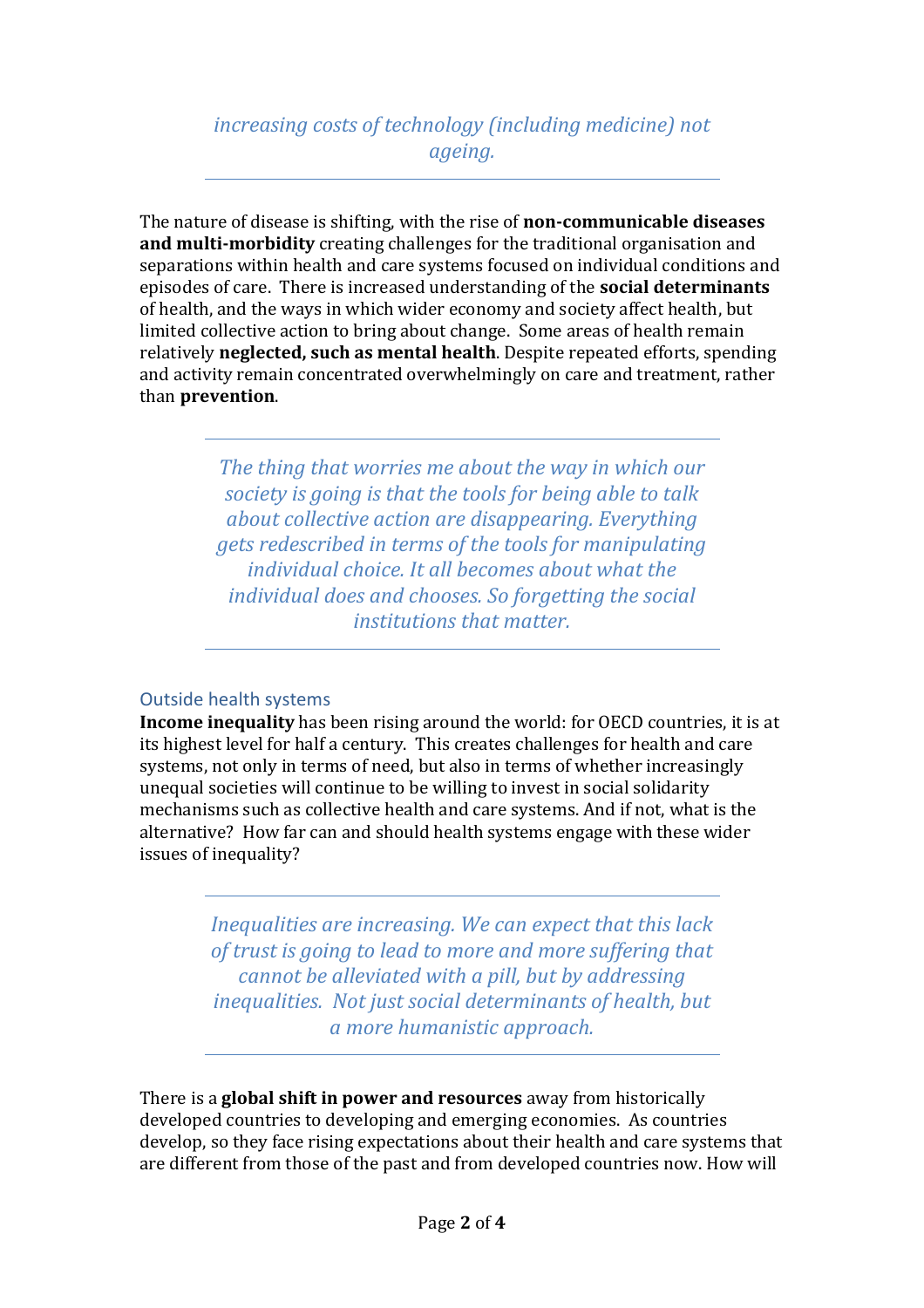emerging economies be able to establish universal health and care systems in this context? And what will be the consequences if they do not?

> *I like the idea that the GTC project is not focused on the developing world. Focusing on the developing world is a way of missing the problem. Instead of thinking about our problems, we do our good deeds in Africa. What you lose is a critical perspective when you start thinking about the developing world.*

**Climate change** will lead to further pressures on many dimensions of societies and economies. This may involve the unexpected return of infectious threats or their movement to new parts of the world, and impacts on other natural resources such as air and water. As with inequality, large shocks from environmental pressures may undermine the collective basis of solidarity for health and care systems and other public services.

> *The biggest issue facing health and care over the next 50 years is climate change. I know that's not what you'd immediately jump to, but that is the global issue that's going to have the biggest impact on health and society. Climate change will affect health and care systems at so many levels. Resources to feed and house growing populations will be stretched as the natural world is disrupted, ecological diversity disappears… it will drive national fights for resources, disruption within countries and between countries.*

**Populism** is a rising challenge to established norms of society and government, and to forms of authority such as scientific expertise. There has already been an impact on health and care with, for instance, the growth of the anti-vaccination movement and potential concerns about use and sharing of personal data. Will populism continue to grow? If so, how can health and care systems engage and respond to these kind of challenges? If not, what will replace it?

> *Will we have in our societies the basic solidarity that is needed to make the financing of health systems sustainable? Will people continue to contribute to a*